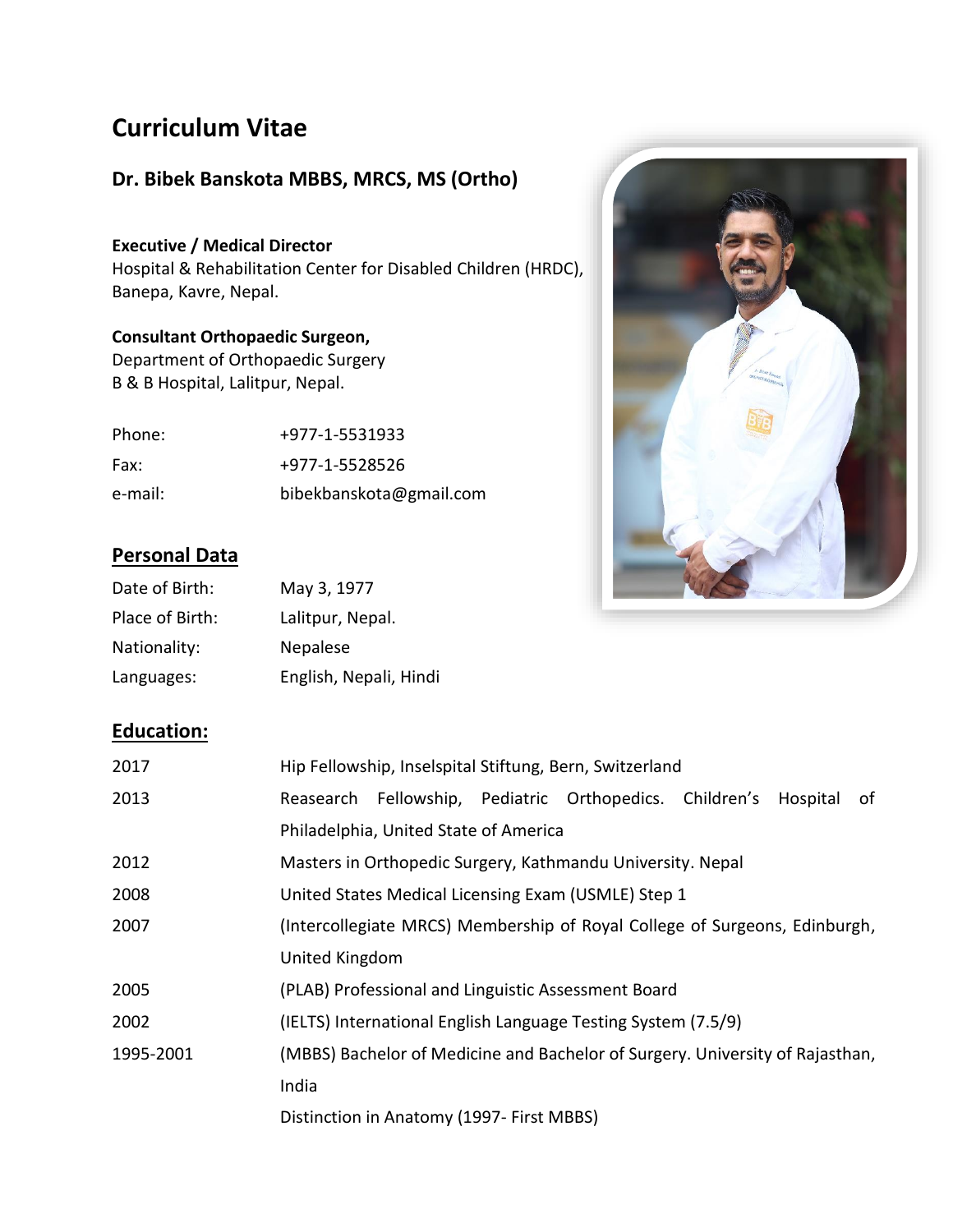## **Current Position**

**Executive/Medical Director,** Hospital and Rehab Center for Disabled Children (HRDC), Nepal **Consultant Orthopedic Surgeon,** B&B Hospital, Nepal

## **Medical Training**

| June 2017 - Sept 2017 | Hip Fellowship, Inselspital, Bern, Switzerland                  |
|-----------------------|-----------------------------------------------------------------|
| June 2012 - Feb 2013  | Research Fellow, Pediatric Orthopedics, Children's Hospital of  |
|                       | Philadelphia (CHOP), USA                                        |
| Jan 2009 - Mar 2012   | Masters in Orthopedic Surgery, Kathmandu University, Nepal      |
| Sept 2008 - Dec 2008  | Clinical Observer, Steadman Hawkins Sports Clinic, Colorado,    |
|                       | <b>United State of America</b>                                  |
| Mar 2008 - Aug 2008   | Fixed Term Specialty Trainee, Vascular Surgery, Russells Hall   |
|                       | Hospital, Dudley, United Kingdom                                |
| Dec 2007 - Mar 2008   | Fixed Term Specialty Trainee, Trauma & Orthopaedics, Russells   |
|                       | Hall Hospital, Dudley, United Kingdom                           |
| Aug 2007 - Dec 2007   | Fixed Term Specialty Trainee, Arthroscopy Unit, Royal           |
|                       | Orthopaedic Hospital, Birmingham, United Kingdom                |
| Aug 2006 - Aug 2007   | Senior House Officer, Trauma and Orthopaedics                   |
|                       | Ysbyty Gwynedd Hospital, North Wales, United Kingdom            |
| Aug 2005 - Aug 2006   | Senior House Officer, Trauma and Orthopaedics                   |
|                       | Hemel Hempstead General Hospital, United Kingdom                |
| Mar 2005 - Aug 2005   | Clinical Observer, Trauma and Orthopedics                       |
|                       | Hemel Hempstead General Hospital, United Kingdom                |
| June 2004 - Oct 2004  | House Officer, Paediatric Orthopaedics (Voluntary)              |
|                       | Hospital and Rehabilitation Centre for Disabled Children, Nepal |
| Oct 2003 - May 2004   | House Officer, Trauma and Orthopaedics                          |
|                       | Kathmandu University Teaching Hospital, Nepal                   |
| Oct 2002 - Oct 2003   | House Officer, General Surgery & Urology                        |
|                       | Kathmandu University Teaching Hospital, Nepal                   |
| Mar 2002 - Oct 2002   | Resident, Accident and Emergency                                |
|                       | Patan Hospital, Kathmandu, Nepal                                |
| Jan 2001 - Jan 2002   | Pre Registration House Officer Rotation                         |
|                       | General Medicine / Surgery / Obs & Gyn / A&E/                   |
|                       | Community Medicine, SMS Medical College & Hospitals, India      |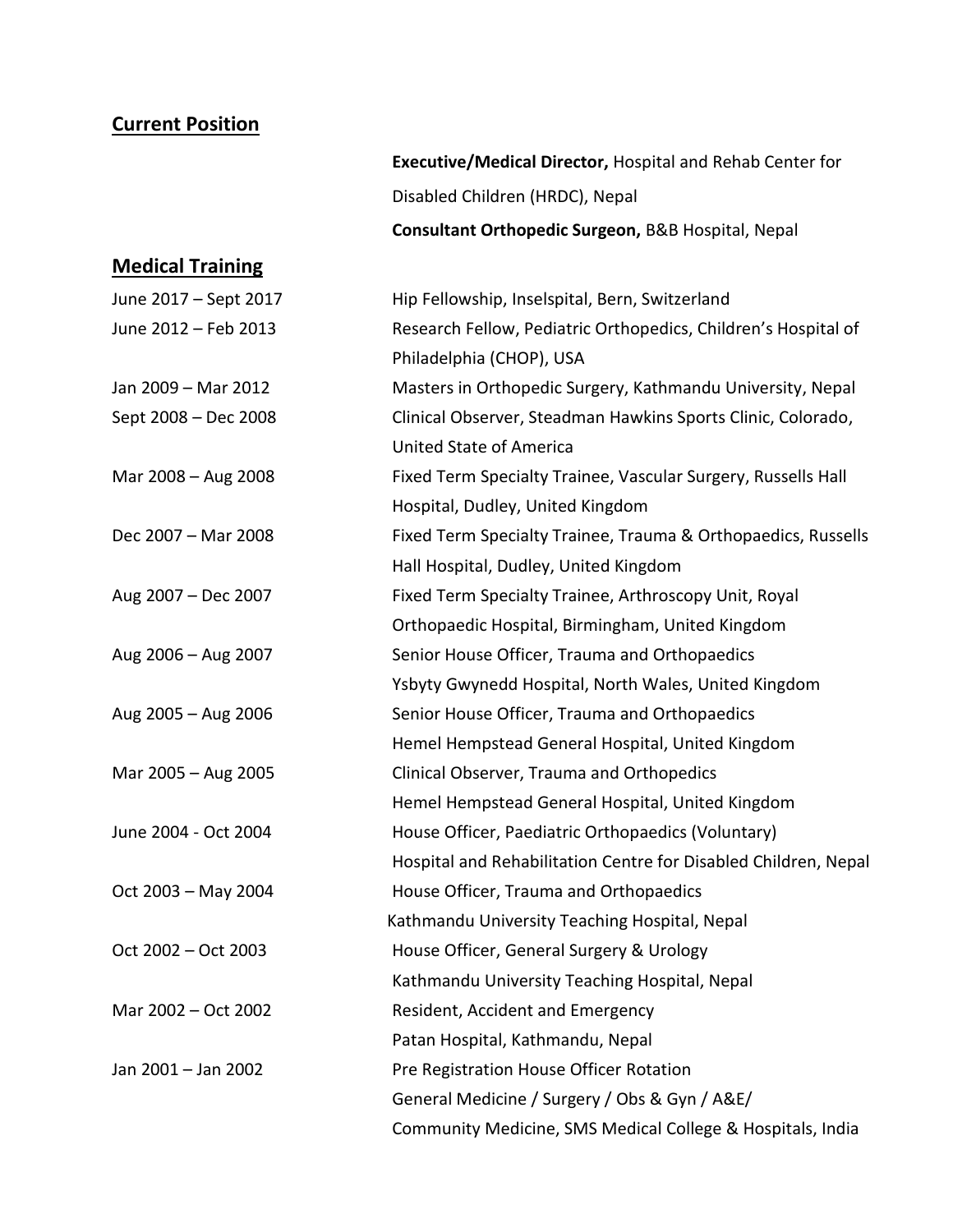# **Course**

# **Basic Surgical Training Courses:**

| 2007                  | Advance Life Support (ALS), Northwest Wales NHS Trust, Bangor, UK                  |
|-----------------------|------------------------------------------------------------------------------------|
| 2007                  | Care of the Critically III Surgical Patient (CCrISP), Royal College of Surgeons of |
|                       | England, Cardiff, UK                                                               |
| 2007                  | Acute Life Threatening Emergency Recognition and Treatment (ALERT),                |
|                       | Northwest Wales NHS Trust, Bangor, UK                                              |
| 2006                  | Advanced Trauma Life Support (ATLS), The Royal College of Surgeons of              |
|                       | England, Lister Hospital, UK                                                       |
| 2005                  | Immediate Life Support (ILS), West Herts Hospital NHS Trust, UK                    |
| 2004                  | Basic Surgical Skills, Royal College of Surgeons of Edinburgh, New Delhi, India    |
|                       | <b>Trauma and Orthopaedics Courses:</b>                                            |
| 2017                  | AO pelvic fracture fixation course                                                 |
| 2015                  | Ganga Arthroplasty Course. Coimbatore, India                                       |
| 2014                  | Ranawat Arthroplasty Course. New Dehli, India                                      |
| 2014                  | Primary Knee Arthroplasty workshop, Vappi, India                                   |
| 2012                  | International Pediatric Orthopedic Symposium (IPOS). Orlando, United State         |
|                       | of America                                                                         |
| 2012                  | Ponseti Clubfoot Management Course. Iowa, United State of America                  |
| 2008                  | AO Principles of Fracture Fixation Course. Leeds, United Kingdom                   |
| 2007                  | Core Skills in Operative Orthopaedic Surgery. Royal College of Surgeons of         |
|                       | England, Cardiff, United Kingdom                                                   |
| 2007                  | Knee Arthroplasty Course. Alexandra Hospital, Redditch, United Kingdom             |
| 2006                  | International Hip Replacement Course. Medway Maritime Hospital NHS Trust,          |
|                       | Gillingham, United Kingdom                                                         |
| <b>Other Courses:</b> |                                                                                    |
| 2007                  | Statistics for Clinicians. Springfield Hospital, Chelmsford, United Kingdom        |
| 2004                  | Rehabilitation and Physical Medicine Course. Hospital and Rehabilitation           |
|                       | Centre for Disabled Children, Nepal                                                |
| 2004                  | Health Research Methodology. Nepal Health Research Council, Nepal                  |
| 2004                  | Primary Trauma Care Management. World Federation of Societies of                   |
|                       | Anesthesiologists, Nepal                                                           |
| 2001                  | Training Workshop on Evidence Based Medicine. America Nepal Medical                |
|                       | Foundation, Nepal                                                                  |
|                       |                                                                                    |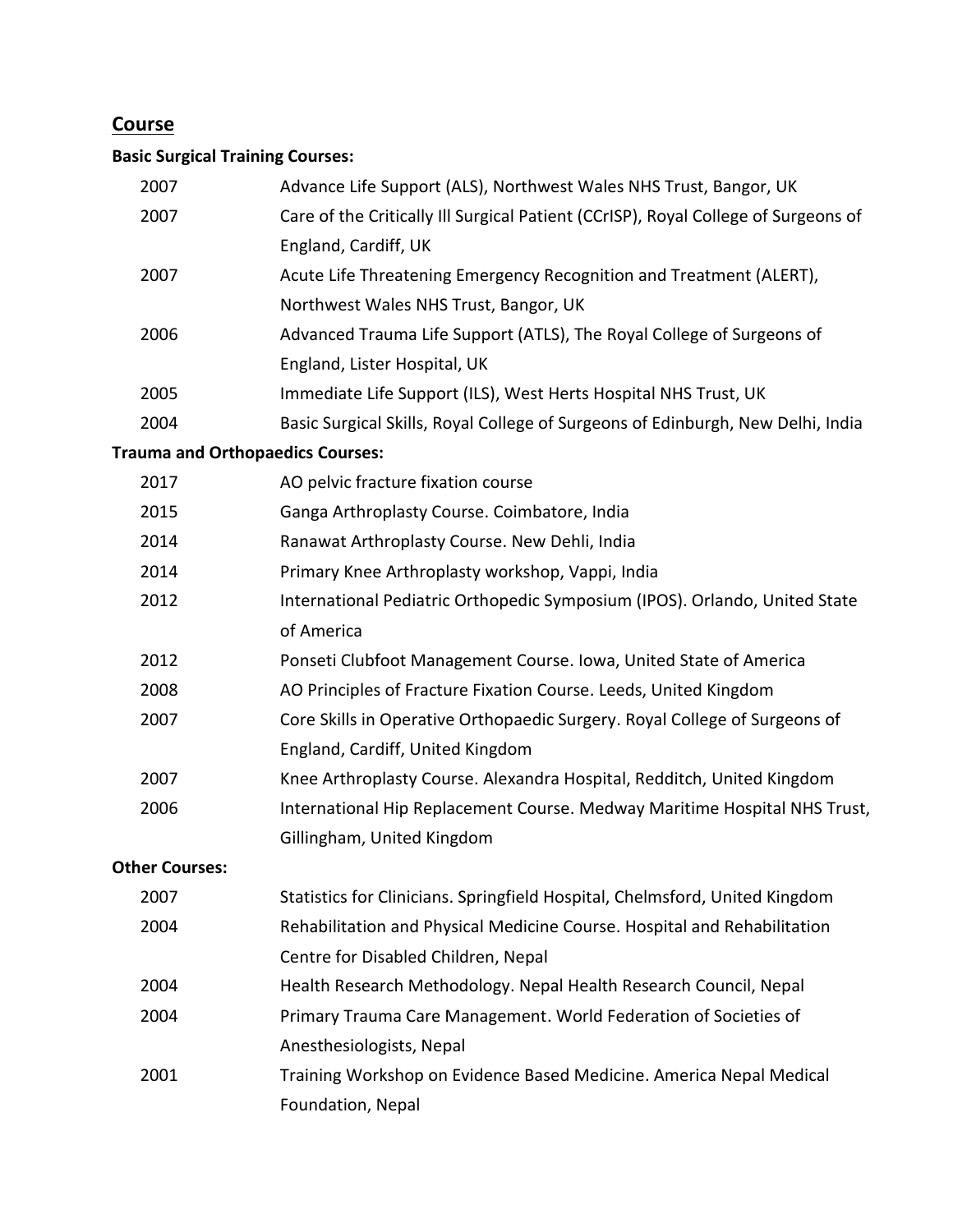### **Memberships**

- 1. Royal College of Surgeons of Edinburgh (Intercollegiate)
- 2. Nepal Orthopaedic Association (NOA)
- 3. General Medical Council. United Kingdom (No. 6067490)
- 4. NOA Arthroplasty subcommittee

### **Journal Reviewer**

- 1. Biomed Central (BMC) journal (19 reviews)
- 2. Indian journal of orthopedics (2 reviews)
- 3. Journal of Nepal Health Research Center (JNHRC) (2 reviews)
- 4. Lancet Global (1 review)
- 5. B&B HRDC Medical Journal (BBMed) (editorial board)

# **Publications**

- 1. Current Concepts Review. Clubfoot Correction in Walking-age Children: A Review. Norgrove Penny, Alaric Aroojis, Anil Mehtani, Bibek Banskota. JFAS-AP VOLUME 8 , ISSUE 3 ( July-September, 2021 )
- 2. Current Concepts Review. Outcome Measures in Clubfoot. Soroush Baghdadi, Prakash Yadav, Bibek Banskota, Alaric Aroojis, Divya Talwar, David A Spiegel. JFAS\_AP VOLUME 8 , ISSUE 3 ( July-September, 2021 )
- 3. Correlation between Radiological Outcome and Health Related Quality of Life after Posterior Spinal Fusion for Adolescent Idiopathic Scoliosis. Chaudhary R, Kaucha D, Banskota B, Barakoti R, Banskota AK. JNHRC. [Vol 19 No 1 \(2021\): Vol. 19 No. 1 Issue 50 Jan-Mar 2021](https://www.jnhrc.com.np/index.php/jnhrc/issue/view/52)
- 4. Outcomes of the Ponseti Method for Untreated Clubfeet in Nepalese Patients Seen Between the Ages of One and Five Years and Followed for at Least 10 Years. Banskota, Bibek, MRCS, MS1; Yadav, Prakash, MPH1; Rajbhandari, Tarun, MS1; Shrestha, O.P., MS1; Talwar, Divya, MPH2; Banskota, Ashok, MD, FRCS1; Spiegel, David A., MD2 JBJS Am: December 5, 2018 - Volume 100 - Issue 23 - p 2004-2014 doi: 10.2106/JBJS.18.00445 (**Best publication award**, ORTHOCON 2018)
- 5. Effectiveness of extra-corporeal shock wave therapy (ESWT) vs methylprednisolone injections in plantar fasciitis. Bibhuti Nath Mishra, Rishi Ram Poudel, Bibek Banskota, Babu Kaji Shrestha, Ashok Kumar Banskota. Journal of Clinical Orthopaedics and Trauma, 2018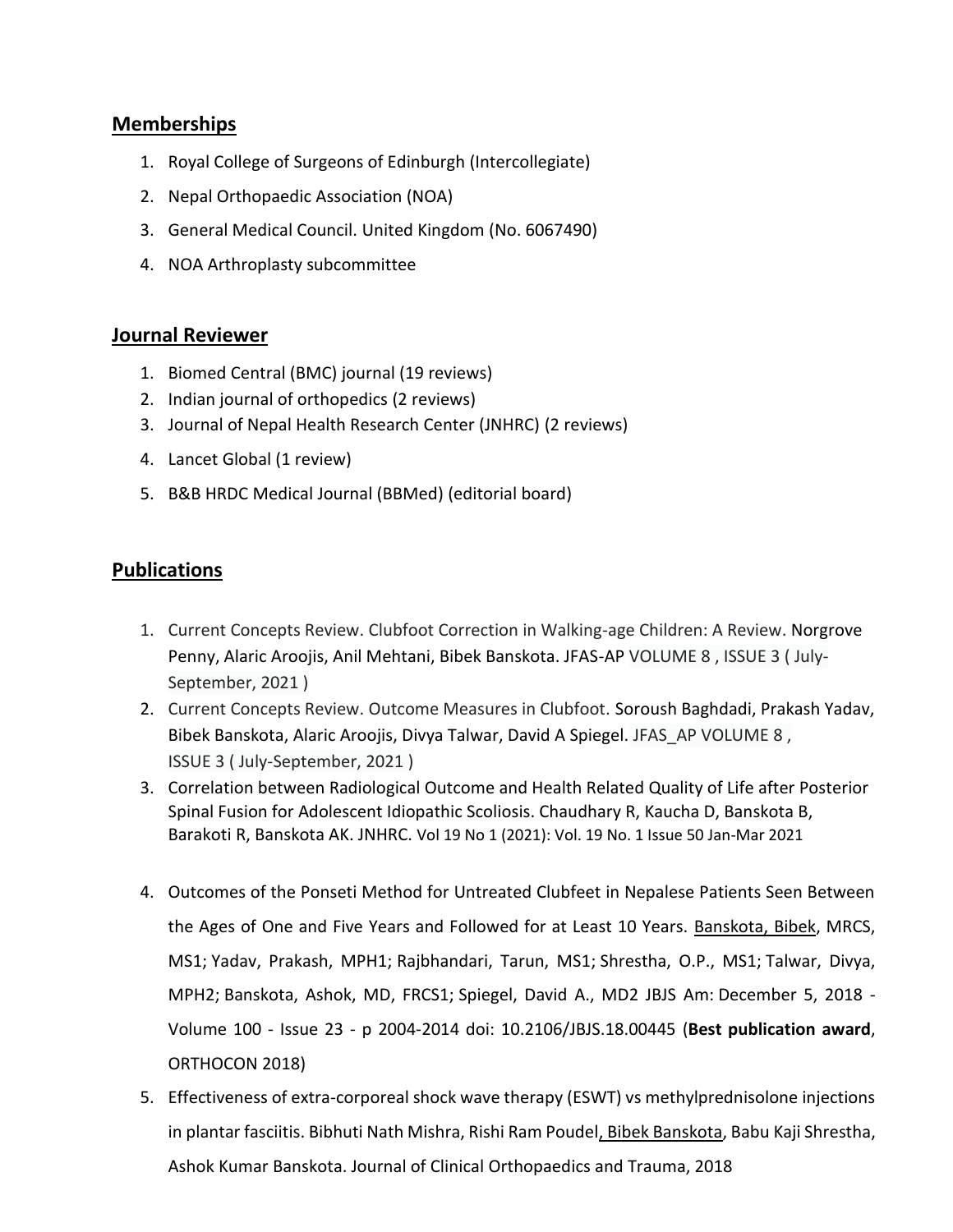- 6. Socioeconomic Status Influences Functional Severity of Untreated Cerebral Palsy in Nepal: A Prospective Analysis and Systematic Review Drake Leburn, Bibek Banskota, Ashok Banskota, Tarun Rajbhandari, Keith Baldwin, David Spiegel Clinical Orthopaedics and Related Research 477 (1):1 August 2018.
- 7. A Complex Congenital Lower Limb Deformity: Uncommon Presentation of tibial hemimelia or Popliteal Pterygium Syndrome. Amit Limbu, Ansul Rajbhandari, Yam P Gurung, Bishal Poudel, Bibek Banskota. BBMed, Vol 3, No 1, JAN-JUN, 2019:47-50.
- 8. Screening of Developmental Dysplasia of Hip in Neonates and Infants at Hospital & Rehabilitation Centre for Disabled Children (HRDC) Meghna Regmi, Ansul Rajbhandari, Bibek Banskota, Ashok K Banskota. BBMed, Vol 3, No 1, JAN-JUN, 2019: 17-25.
- 9. Lower Extremity Amputations Around the Knee Joint: A Functional Outcome Study. Nitesh K Karn, Prakash Yadav, Rajendra Aryal, Ishor Pradhan, Ashok K Banskota, Nagmani Singh, Bibek Banskota. BBMed, Vol 3, No 1, JAN-JUN, 2019:39-46.
- 10. Scapulothoracic Dissociation-a Life Threatening Injury. Manoj P Kushwaha, Bibek Banskota, Tarun Rajbhandari, Saroj Rijal, Ashok K Banskota. BBMed 2018,2:120-124.
- 11. Short-term Results of Open Surgical Intervention in Developmental Dysplasia of Hip Among Nepalese Children Presenting After Walking Age: A Prospective Study. Bibek Banskota, Ansul Rajbhandari, Prakash Yadav, Ishor Pradhan, Ashok K Banskota. BBMed, 2018 Jul-Dec; 2:87-94.
- 12. Surgical Treatment of Clavicle Fractures at B&B Hospital: A 7 Years' Experience Manoj P Kushwaha, Ram K Barakoti, Bibek Banskota, Ishor Pradhan, Ashok K Banskota. BBMed, 2018 Jan-Jun; 2:10-16.
- 13. Delays in prSuresentation and treatment among children with musculoskeletal disabilities in Nepal. Drake G. LeBrun, Tuyetnhi A. Pham, Bibek Banskota, David A. Spiegel. Journal of Epidemiology and Global Health. 2017 Dec;7(4): 299-304.
- 14. Beneficiaries' Satisfaction at Hospital and Rehabilitation Centre for Disabled Children in 2017: A Cross Sectional Study. Prakash Yadav, Bibek Banskota, Ashok K Banskota, Bikash M Singh, Krishna P Bhattarai. BBMed, 2017 Jul-Dec;1:96-102.
- 15. Addressing Bone Defects in Forearm Osteomyelitis: A Case Series. Bibek Banskota, Tarun Rajbhandari, Om P Shrestha, Ishor Pradhan, Ashok K Banskota. BBMed 2017 Jul-Dec;1:140-7.
- 16. Chronic Osteomyelitis of Long Bones in Children: Overview and Challenges in Management. Bibek Banskota, BBMed, 2017 Jan-Jun;1:1-17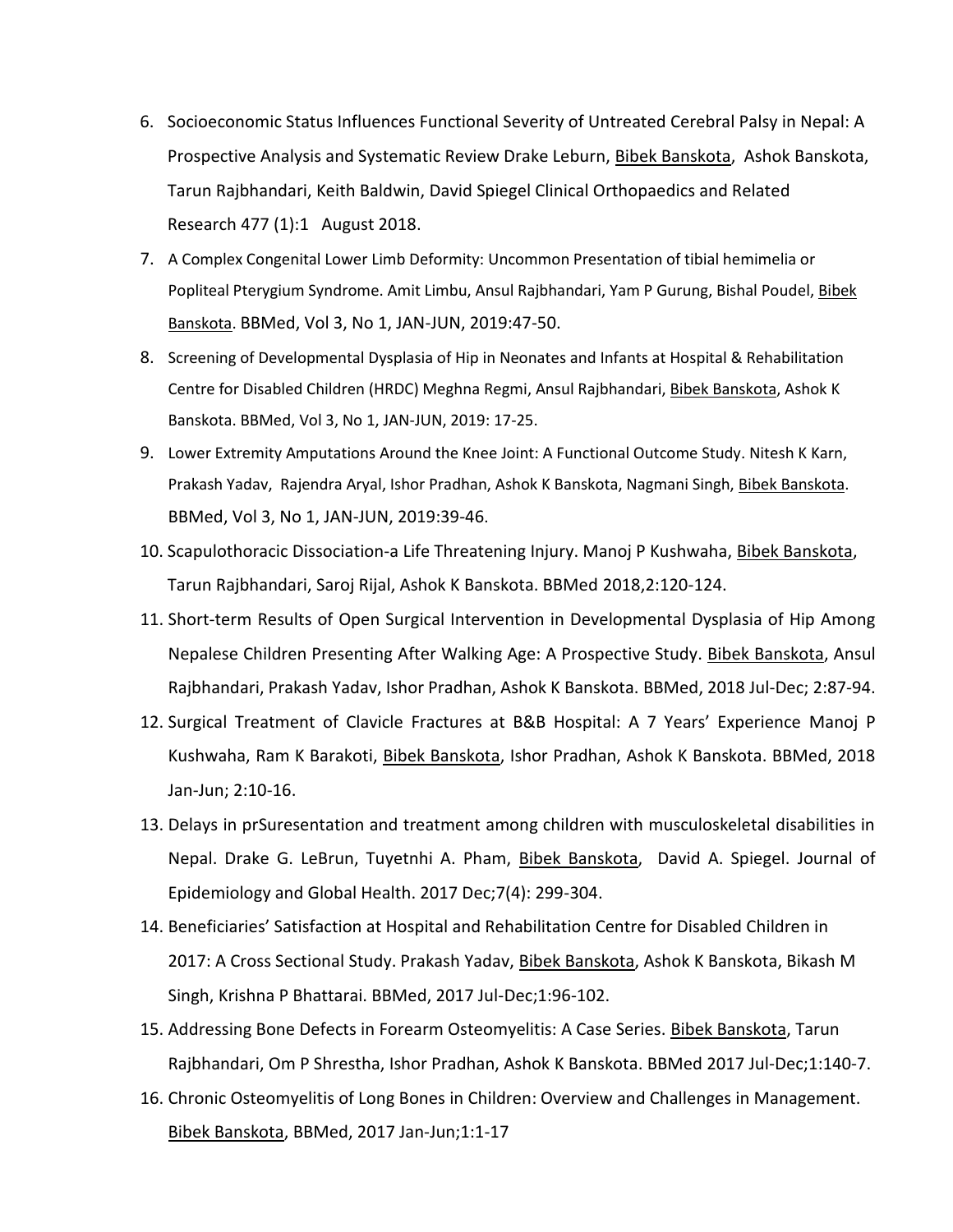- 17. Subclavian Artery Pseudoaneurysm as A Complication of Clavicle Fracture, Managed conservatively. Bibek Banskota, Rabindra B Timala, Uttam K Shrestha, Ashok K Banskota, BBMed, 2017 Jan-Jun;1:35-7.
- 18. Nepal Earthquake: A long way for the dust to settle! The Emergency Surveillance and Response (ESAR) Initiative. Bibek Banskota. BBMed, 2017 Jan-Jun;1:79-90.
- 19. Caffey's Disease: A Diagnostic Dilemma, Rajesh K Chaudhary, Bibek Banskota, Ram K Barakoti, Ashok K Banskota. , BBMed, 2017 Jan-Jun;1:47-51.
- 20. A snapshot of 1001 children presenting with cerebral palsy to a children's disability hospital. Bibek Banskota, Shilu Shrestha, Tarun Rajbhandari, Ashok K. Banskota , David A. Spiegel. Journal of Nepal Health Research Center (NHRC), 2015 Jan - Apr;13(29):31-7.
- 21. Pinless Halo in the Pediatric Population: Indications and Complications, Hooman Bakhshi, MD, Indranil Kushare, MBBS, DNB(Ortho), Bibek Banskota, MBBS, MRCS(Ed.), MS(Orth.), Christopher Nelson, CPO, and John P. Dormans, MD, FACS Journal of Pediatric Orthopaedics - Vol 34 July/August 2014.
- 22. Clinical, MRI and arthroscopic correlation in internal derangement of knee. [Sharma](http://www.ncbi.nlm.nih.gov/pubmed?term=Sharma%20UK%5BAuthor%5D&cauthor=true&cauthor_uid=22609502)  [UK1](http://www.ncbi.nlm.nih.gov/pubmed?term=Sharma%20UK%5BAuthor%5D&cauthor=true&cauthor_uid=22609502), [Shrestha BK,](http://www.ncbi.nlm.nih.gov/pubmed?term=Shrestha%20BK%5BAuthor%5D&cauthor=true&cauthor_uid=22609502) [Rijal S,](http://www.ncbi.nlm.nih.gov/pubmed?term=Rijal%20S%5BAuthor%5D&cauthor=true&cauthor_uid=22609502) [Bijukachhe B,](http://www.ncbi.nlm.nih.gov/pubmed?term=Bijukachhe%20B%5BAuthor%5D&cauthor=true&cauthor_uid=22609502) [Barakoti R,](http://www.ncbi.nlm.nih.gov/pubmed?term=Barakoti%20R%5BAuthor%5D&cauthor=true&cauthor_uid=22609502) [Banskota B,](http://www.ncbi.nlm.nih.gov/pubmed?term=Banskota%20B%5BAuthor%5D&cauthor=true&cauthor_uid=22609502) [Pradhan I,](http://www.ncbi.nlm.nih.gov/pubmed?term=Pradhan%20I%5BAuthor%5D&cauthor=true&cauthor_uid=22609502) [Banskota AK.](http://www.ncbi.nlm.nih.gov/pubmed?term=Banskota%20AK%5BAuthor%5D&cauthor=true&cauthor_uid=22609502) [Kathmandu Univ Med J \(KUMJ\).](http://www.ncbi.nlm.nih.gov/pubmed/22609502) 2011 Jul-Sep;9(35):174-8.
- 23. "Orthopedic Injuries in Motorbike Accident Admissions Presenting to a Trauma Center in Kathmandu Valley" Journal of Nepal Medical Association (in press).
- 24. The Ponseti method in the treatment of children with idiopathic clubfoot presenting between five and ten years of age. B. Banskota, A. K. Banskota, R. Regmi, T. Rajbhandary, O. P. Shrestha, D. A. Spiegel Bone Joint J 2013;95-B:1721–5 doi:10.1302/0301-620X.95B12.
- 25. Closed internal degloving associated with a thoracolumbar burst fracture: a case report [Bijukachhe B,](http://www.ncbi.nlm.nih.gov/pubmed?term=Bijukachhe%20B%5BAuthor%5D&cauthor=true&cauthor_uid=23412189) [Banskota B,](http://www.ncbi.nlm.nih.gov/pubmed?term=Banskota%20B%5BAuthor%5D&cauthor=true&cauthor_uid=23412189) [Shrestha BK,](http://www.ncbi.nlm.nih.gov/pubmed?term=Shrestha%20BK%5BAuthor%5D&cauthor=true&cauthor_uid=23412189) [Banskota AK.](http://www.ncbi.nlm.nih.gov/pubmed?term=Banskota%20AK%5BAuthor%5D&cauthor=true&cauthor_uid=23412189) [Eur J Orthop Surg Traumatol.](http://www.ncbi.nlm.nih.gov/pubmed/23412189) 2013 Nov;23 Suppl 2:S145-8. doi: 10.1007/s00590-012-1056-2. Epub 2012 Jul 27.
- 26. Neuroarthropathy of the hip following spinal cord injury. Bibek Banskota; Binod Bijukachhe; Babukaji Shrestha; Ashok K Banskota Indian J Orthop Vol 45(1): 87- 90, 2011 Jan DOI: 10.4103/0019-5413.73665.
- 27. Charcoat's neuroarthopathy of the foot and ankle. Banskota B*,* B Bijukachhe, BK Shrestha, AK Banskota . Nepal Orthopaedic Association Journal (NOAJ) Volume 1-: Number 1 January, 2010.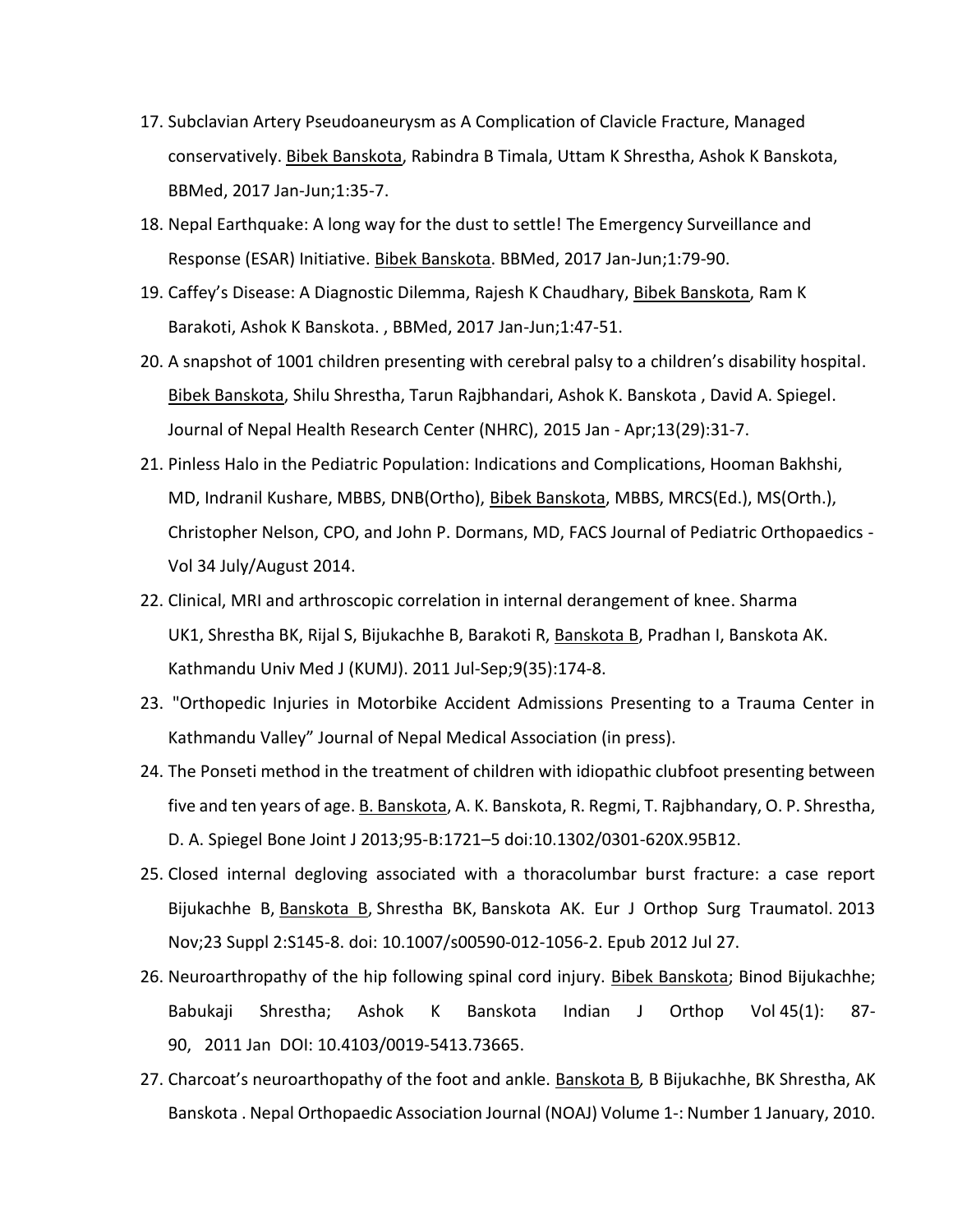- 28. Hip arthrodesis in children: a review of 28 cases. [Ashok K Banskota,](http://www.ncbi.nlm.nih.gov/pubmed/?term=Banskota%20AK%5Bauth%5D) [Shikshya P Shrestha,](http://www.ncbi.nlm.nih.gov/pubmed/?term=Shrestha%20SP%5Bauth%5D) [Bibek](http://www.ncbi.nlm.nih.gov/pubmed/?term=Banskota%20B%5Bauth%5D)  [Banskota,](http://www.ncbi.nlm.nih.gov/pubmed/?term=Banskota%20B%5Bauth%5D) [Binod Bijukacche,](http://www.ncbi.nlm.nih.gov/pubmed/?term=Bijukacche%20B%5Bauth%5D) and [Tarun Rajbhandari](http://www.ncbi.nlm.nih.gov/pubmed/?term=Rajbhandari%20T%5Bauth%5D) Indian J Orthop. 2009 Oct-Dec; 43(4): 383–388. doi: [10.4103/0019-5413.55977](http://dx.doi.org/10.4103%2F0019-5413.55977)
- 29. Serum Lactate –An indicator of morbidity and mortality in polytrauma and multi-trauma patients .P Lamichhane, S Shrestha, B Banskota, AK Banskota. [Nepal Orthopaedic Association](http://nepjol.info/index.php/NOAJ)  [Journal](http://nepjol.info/index.php/NOAJ) [Vol 2, No 1 \(2011\)](http://nepjol.info/index.php/NOAJ/issue/view/532)
- 30. Unique dual pathology of mesenteric border Meckel's diverticulum and ileal duplication cyst. [Khanafer A,](http://www.ncbi.nlm.nih.gov/pubmed?term=Khanafer%20A%5BAuthor%5D&cauthor=true&cauthor_uid=19536063) [Bahia S,](http://www.ncbi.nlm.nih.gov/pubmed?term=Bahia%20S%5BAuthor%5D&cauthor=true&cauthor_uid=19536063) [Banskota B,](http://www.ncbi.nlm.nih.gov/pubmed?term=Banskota%20B%5BAuthor%5D&cauthor=true&cauthor_uid=19536063) [Dubb A.](http://www.ncbi.nlm.nih.gov/pubmed?term=Dubb%20A%5BAuthor%5D&cauthor=true&cauthor_uid=19536063) [Minerva Chir.](http://www.ncbi.nlm.nih.gov/pubmed/19536063) 2009 Jun;64(3):325-6.
- 31. Epidemiology of surgical admissions to a children's disability hospital in Nepal. [Spiegel](http://www.ncbi.nlm.nih.gov/pubmed?term=Spiegel%20DA%5BAuthor%5D&cauthor=true&cauthor_uid=20177682)  [DA,](http://www.ncbi.nlm.nih.gov/pubmed?term=Spiegel%20DA%5BAuthor%5D&cauthor=true&cauthor_uid=20177682) [Shrestha OP,](http://www.ncbi.nlm.nih.gov/pubmed?term=Shrestha%20OP%5BAuthor%5D&cauthor=true&cauthor_uid=20177682) [Rajbhandary T,](http://www.ncbi.nlm.nih.gov/pubmed?term=Rajbhandary%20T%5BAuthor%5D&cauthor=true&cauthor_uid=20177682) [Bijukachhe B,](http://www.ncbi.nlm.nih.gov/pubmed?term=Bijukachhe%20B%5BAuthor%5D&cauthor=true&cauthor_uid=20177682) [Sitoula P,](http://www.ncbi.nlm.nih.gov/pubmed?term=Sitoula%20P%5BAuthor%5D&cauthor=true&cauthor_uid=20177682) [Banskota B,](http://www.ncbi.nlm.nih.gov/pubmed?term=Banskota%20B%5BAuthor%5D&cauthor=true&cauthor_uid=20177682) [Banskota A.](http://www.ncbi.nlm.nih.gov/pubmed?term=Banskota%20A%5BAuthor%5D&cauthor=true&cauthor_uid=20177682) [World J](http://www.ncbi.nlm.nih.gov/pubmed/20177682)  [Surg.](http://www.ncbi.nlm.nih.gov/pubmed/20177682) 2010 May;34(5):954-62. doi: 10.1007/s00268-010-0487-3
- 32. Estimation of Joint Angular Displacement by Medical Staff at a District General Hospital. B Banskota, J Lewis, A Irving, M Hossain, MW Jones: European Journal of Orthopaedics and Traumatology Reference: ejo070114)
- 33. Entrapment Neuropathy of the Suprascapular Nerve: A Case Report. B Banskota, H Limbu, B Bijukche, BK Shrestha, AK Banskota: Kathmandu University Medical Journal (KUMJ) (2004) Vol.2, No.4, Issue 8, 364– 366

#### **Book Chapters**

- 1. Neuro-orthopaedics: Poliomylielitis. Chapman's Comprehensive Orthopaedic Surgery. Jaypee Brothers Medical Publishers (P) Ltd, 2019
- 2. Operation Health: Surgical Care in Developing World. Child health: a case study of club foot repair in Nepal / David A. Spiegel, Bibek Banskota, Ashok K. Banskota, Tarun Rajibhandari, Om Shrestha.
- 3. Neglected Septic Arthritis in Children, David A. Spiegel, Ashok Kumar Banskota and Bibek Banksota. Global Orthopaedics, Caring for Musculoskeletal Conditions and Injuries in Austere Settings (2014).
- 4. Clubfoot Etiology, Pathoanatomy, Basic Ponseti Technique, and Ponseti in Older Patients Alaric Aroojis, Shafique Pirani**,** Bibek Banskota, Ashok Kumar Banskota, and David A. Spiegel. Global Orthopaedics, Caring for Musculoskeletal Conditions and Injuries in Austere Settings (2014).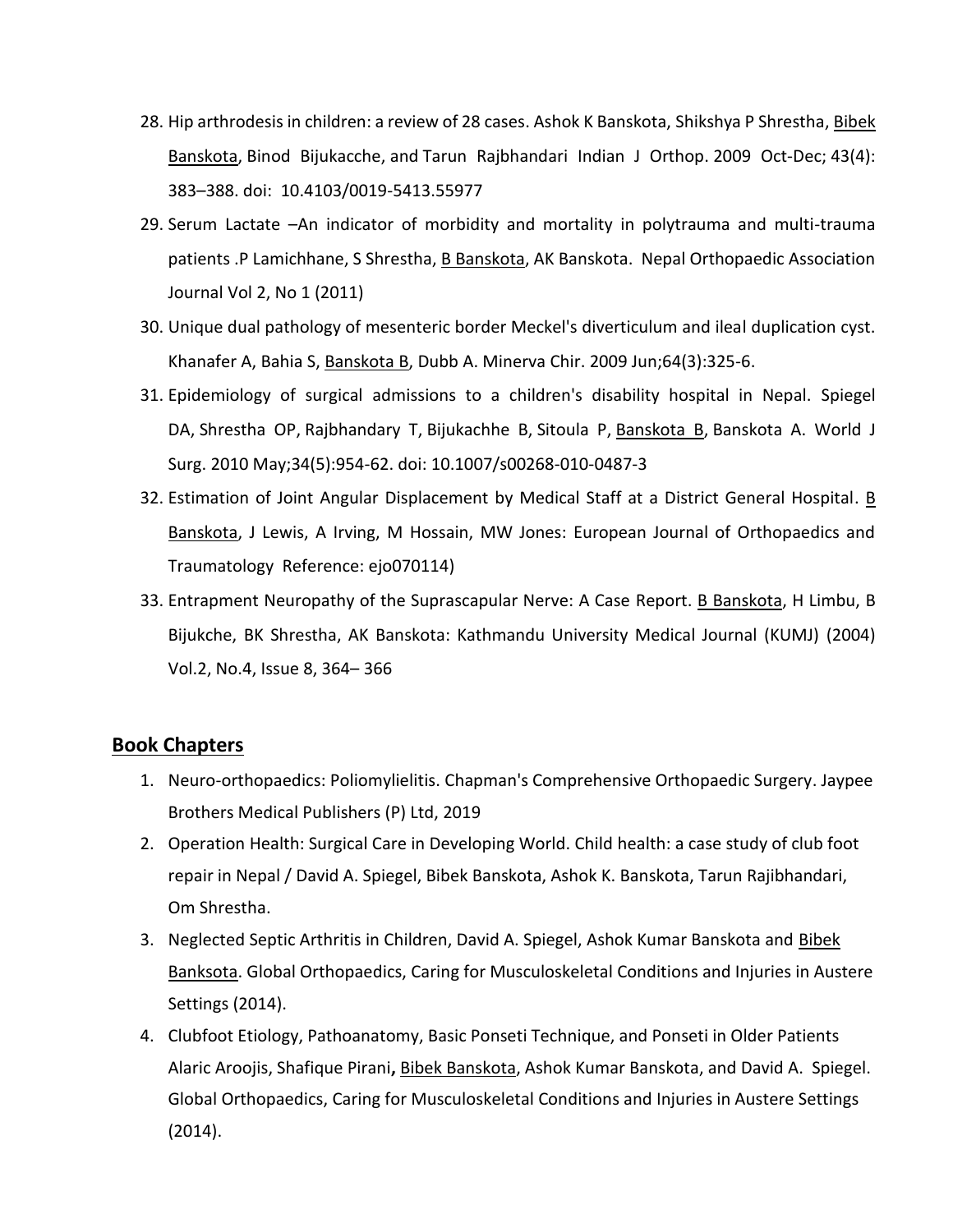- 5. General Principles of Pediatric Trauma. David A. Spiegel and Bibek Banskota. Global Orthopaedics, Caring for Musculoskeletal Conditions and Injuries in Austere Settings (2014).
- 6. Management of Upper Extremity Fractures. David A. Spiegel, Bibek Banskota and Kaye E. Wilkins. Global Orthopaedics, Caring for Musculoskeletal Conditions and Injuries in Austere Settings. (2014).
- 7. Management of Lower extremity Fractures. David A. Spiegel, Bibek Banskota and Kaye E. Wilkins. Global Orthopaedics, Caring for Musculoskeletal Conditions and Injuries in Austere Settings (2014).
- 8. Cerebral Palsy and other neuromuscular Conditions Bibek Banskota, Michelle Foltz, Richard A Gosselin, and David A. Spiegel. Global Orthopaedics, Caring for Musculoskeletal Conditions and Injuries in Austere Settings (2014).

# **Research**

- 1. Hip arthrodesis in children: A long-term treatment outcome study.
- 2. Standard versus accelerated Ponseti technique: A randomized control study.
- 3. Ponseti technique in 5 to 10 year olds, a long-term follow up study.
- 4. Decentralization of clubfoot services: A viable model for low resource environments?
- 5. Economic impact of disability in children: A prospective case-control study.
- 6. Long-term treatment outcome of open surgery in children with developmental dysplasia of the hip presenting after walking age.

### **Teaching Experience & Management Skills**

**School Captain and Head Prefect** 1994-95, American Friendship Residential School, Bangalore

I am actively **involved in teaching** of residents, registrars and fellows who rotate through our department, especially in the area of my special interest: hip and pelvis surgery in children and adults.

As the **executive director of a non-profit hospital**, my responsibilities include fundraising, liaison with government and other non-governmental avenues for partnerships, supervision of day to day management, as well as orthopedic duties.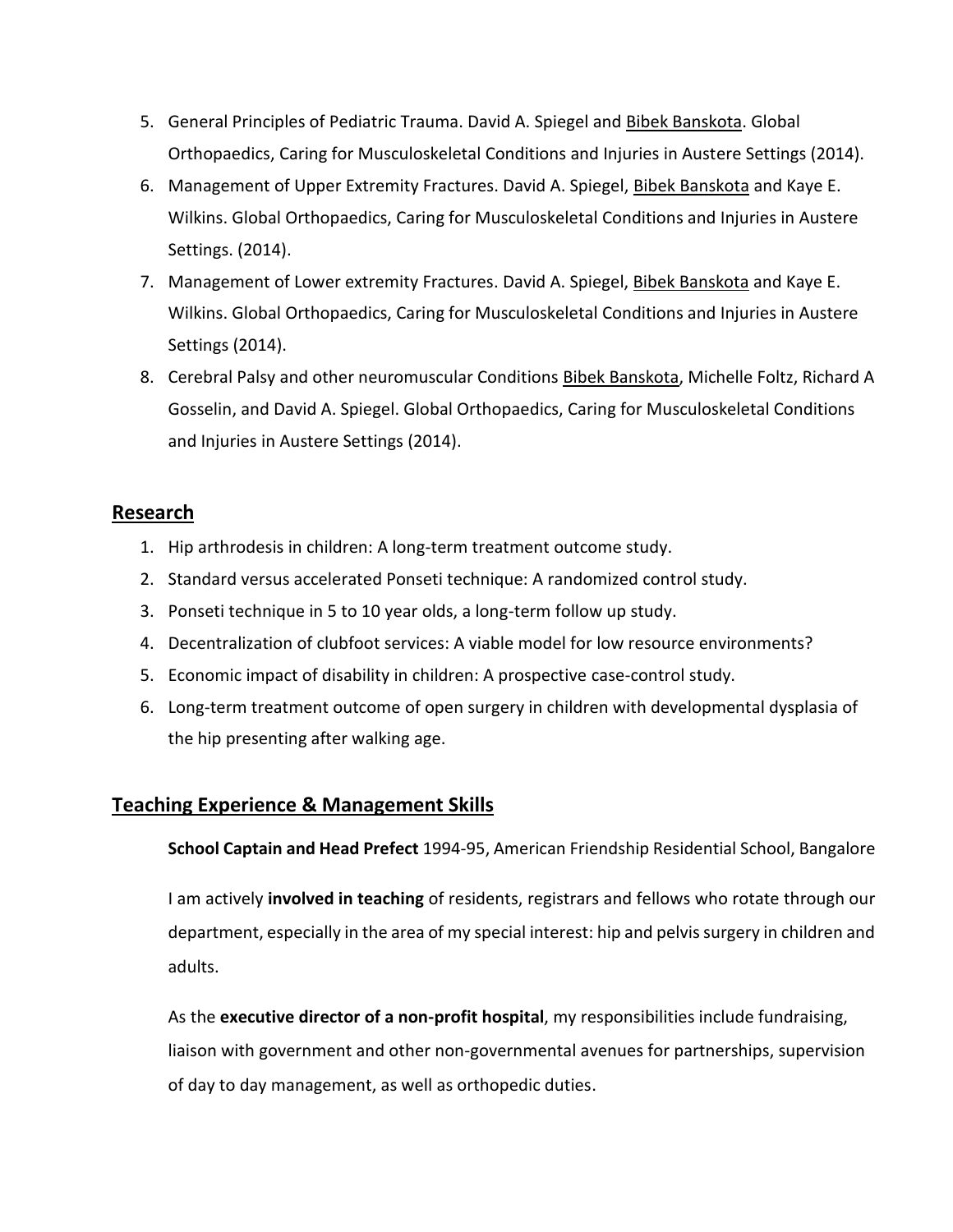**Organizing Secretary:** First knee arthroplasty symposium of the Nepal Orthopedic Association Arthroplasty Subcommittee, B&B Hospital, Kathmandu, 2018 **Organizing Faculty:** Second hip and knee arthroplasty symposium of the Nepal Orthopedic Association Arthroplasty Subcommittee, Institute of Medicine, Kathmandu, 2019 **Organizing Secretary**: HRDC-B&B Pediatric Orthopaedic Course, 2018 Nepal **Organizing Secretary**: EPOS-POSNA-HRDC Nepal Pediatric Orthopaedic Review Course, 2017 Nepal

Organizing Secretary: 1<sup>st</sup> Cerebral Palsy Conference in Nepal (CPiN), 2013 **Organizing Member:** International Symposium on Pediatric Orthopedics & Trauma (ISPOT), 2011.

**Organizing Member:** Nepal America Spine Conference (NASCon), 2010

**ESAR Project In-charge:** The Emergency Surveillance and All-Inclusive Response (ESAR) project reached over 45,000 victims (through a series of 110 mobile clinics) affected directly or indirectly by the devastating earthquake that rocked Nepal on the  $25<sup>th</sup>$  of April, 2015. Over 530 victims underwent surgical intervention, mostly orthopedics. My role was to raise funds for this massive undertaking, as well as lead and participate in the camps, and organize and be involved with surgical treatment. This project lasted just over one year. On behalf of our team, I received the 'Sri Balaram Joshi Gyan Bigyan Social Award' for outstanding service during and after the 2015 earthquake in Nepal

#### **Presentations**

#### **National Faculty:**

- o International Symposium on Pediatric Orthopedics & Trauma (ISPOT), 2011
- o 1<sup>st</sup> Cerebral Palsy Conference in Nepal (CPiN), 2013
- o Cerebral Palsy in Nepal: National Health Research Council **(NHRC)**, 2014
- o HRDC-B&B Pediatric Orthopaedic Course, 2018 Nepal
- o EPOS-POSNA-HRDC Nepal Pediatric Orthopaedic Review Course, 2017 Nepal
- $\circ$  First knee arthroplasty symposium of the Nepal Orthopedic Association Arthroplasty Subcommittee, B&B Hospital, Kathmandu, 2018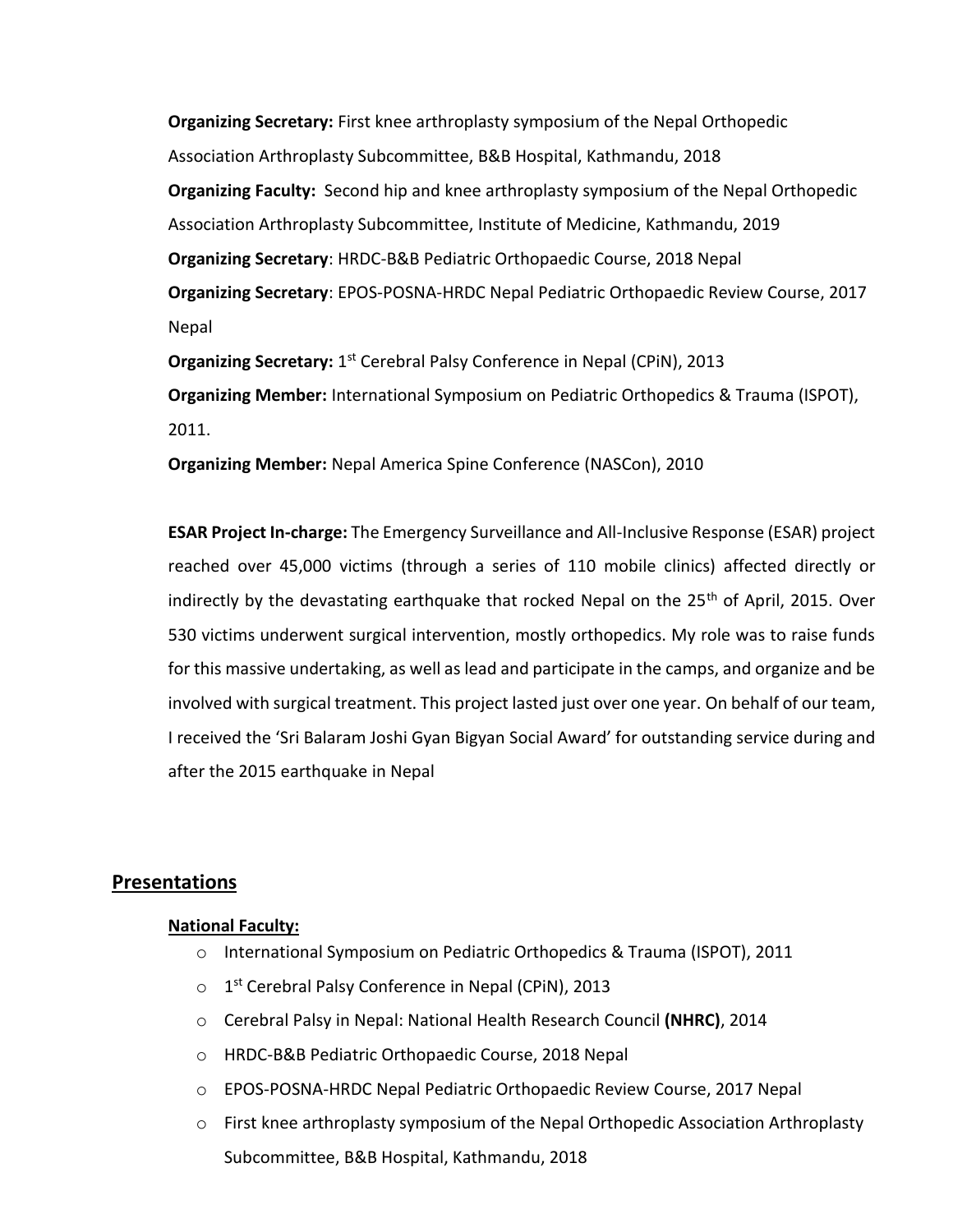$\circ$  Second hip and knee arthroplasty symposium of the Nepal Orthopedic Association Arthroplasty Subcommittee, Institute of Medicine, Kathmandu, 2019

#### **Invited Faculty/ Speaker:**

- UNICEF all staff meeting (webinar), Kathmandu, August 2020
- The Australian Pediatric Orthopedic Society meeting, Noosa, Australia, 2016
	- "Pediatric orthopedics in Nepal"
- Chengdu, China (Chinese Association of Orthopedic Surgeons)
	- Assessment of a child with Cerebral Palsy
	- Neglected clubfoot in Children.
- Xi'an, China (Chinese Association of Orthopedic Surgeons)
	- Clubfoot in older children
	- Developing pediatric orthopedic services in Nepal

#### **Other Presentations:**

- o Outcomes of the Ponseti Method for Untreated Clubfeet in Nepalese Patients Seen Between the Ages of One and Five Years and Followed for at Least 10 Years. Presented at the annual meeting of the **Pediatric Orthopedic Society of North America (POSNA)**, Austin, Texas, USA, 2018
- o Pediatric Musculoskeletal Disability in Nepal: The Story of HRDC. Annual fundraiser of the American Himalayan Foundation. 2016 San Francisco, USA
- o Cerebral Palsy in Nepal. National Health Research Council International meeting, 2017.
- $\circ$  The Ponseti method in the treatment of children with idiopathic clubfoot presenting between five and ten years of age. *Pediatric Orthopedic Society of North America (POSNA)[Toronto] and World Congress of Surgery [Trinidad], 2012*.
- o Coagulation Screening in an Orthopaedic Trauma Unit: An Audit of Practice. *British Trauma Society: (Oct 2007, Nottingham)*
- o Estimation of Joint Angular Displacement by Medical Staff at a District General Hospital. *British Trauma Society: (Oct 2007, Nottingham)*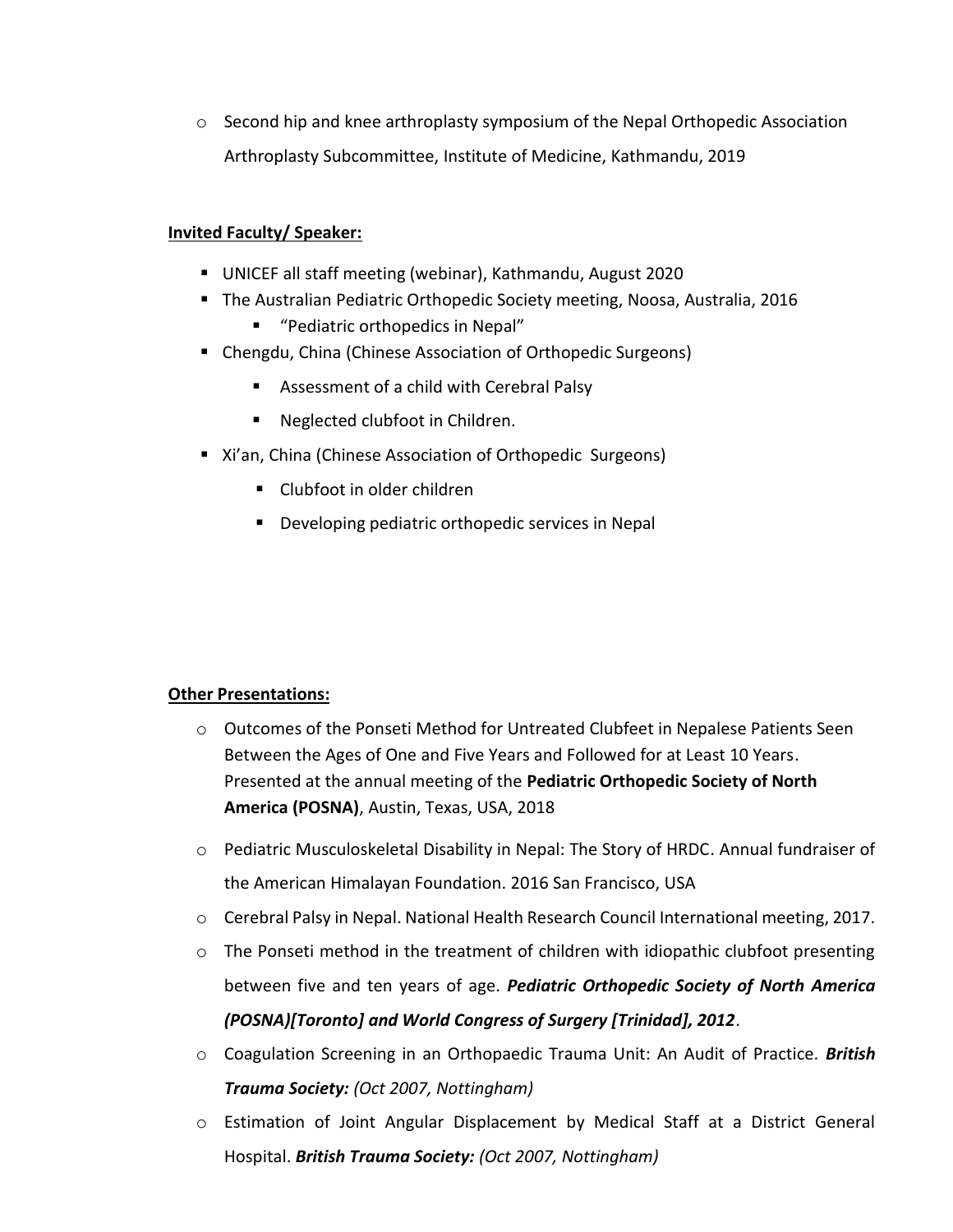- o Can Carpal Malalignment Predict Early and Late Instability in Non-operatively Managed Distal Radius Fractures? *British Trauma Society: (Oct 2007, Nottingham)*
- o Edinburgh Splints: Are We Achieving A 'Safe Position'? *British Orthopaedic Association: (Sept 2007, Manchester)*
- o Patient Information Leaflets in Joint Arthroplasty: Are They Useful? *Welsh Orthopaedic Society: (May 2007, Aberytswyth)*
- o Rapidly Destructive Osteoarthritis of Hip. *British Hip Society; (March 2007, Leeds)*
- o Habitual Dislocation of Patella Treated by the Galeazzi Procedure: A Follow Up Study of Twelve Knee. *Nepal Orthopaedic Association: (Dec 2004, Kathmandu)*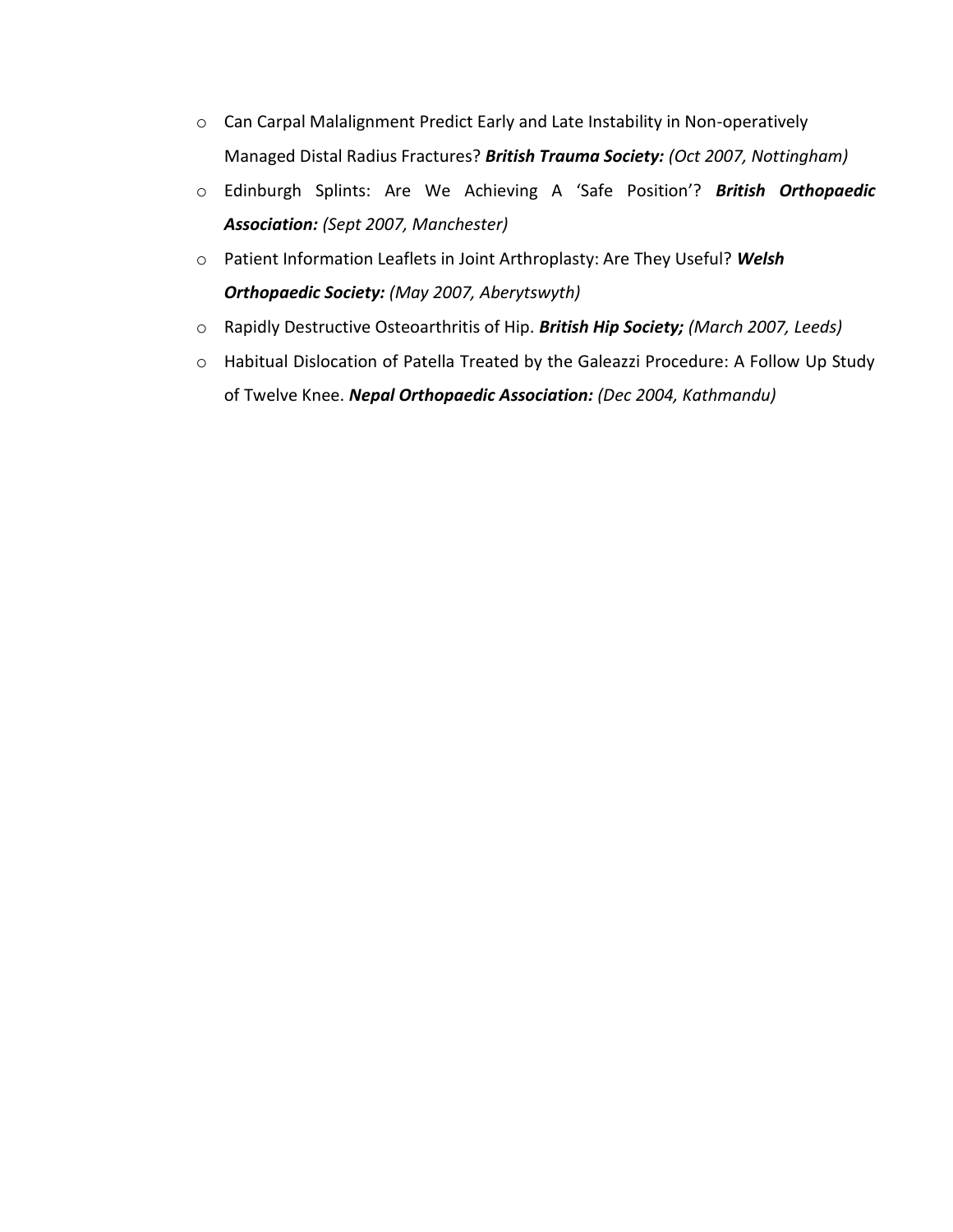#### **Audits**

- 1. Fracture Neck of Femur management in A&E compared to British Association of Accident and Emergency Medicine guidelines: **Outcome:** Recommendations led to development of pain protocol and renewed interest in an already existing 'fast tracking' system for fracture neck of femur patients.
- 2. Coagulation Screening in an Orthopaedic Trauma Unit: An Audit of Practice: **Outcome:** Recommendations lead to development of protocol based on NICE guidelines and decrease in unnecessary testing, especially obvious in common conditions like fracture neck of femur patients without significant co-morbidity . Re-audit to be carried out in the near future.
- 3. Edinburgh Splints: Are We Achieving A 'Safe Position'? **Outcome:** This audit lead to increased awareness of the importance of the 'safe position' for proper application of the splint to prevent eventual finger stiffness and compromised hand function following the use of Edinburgh splints for hand injuries. A change of practice was noted amongst junior staff and technicians applying this splint. Re-audit to be carried out in the near future.